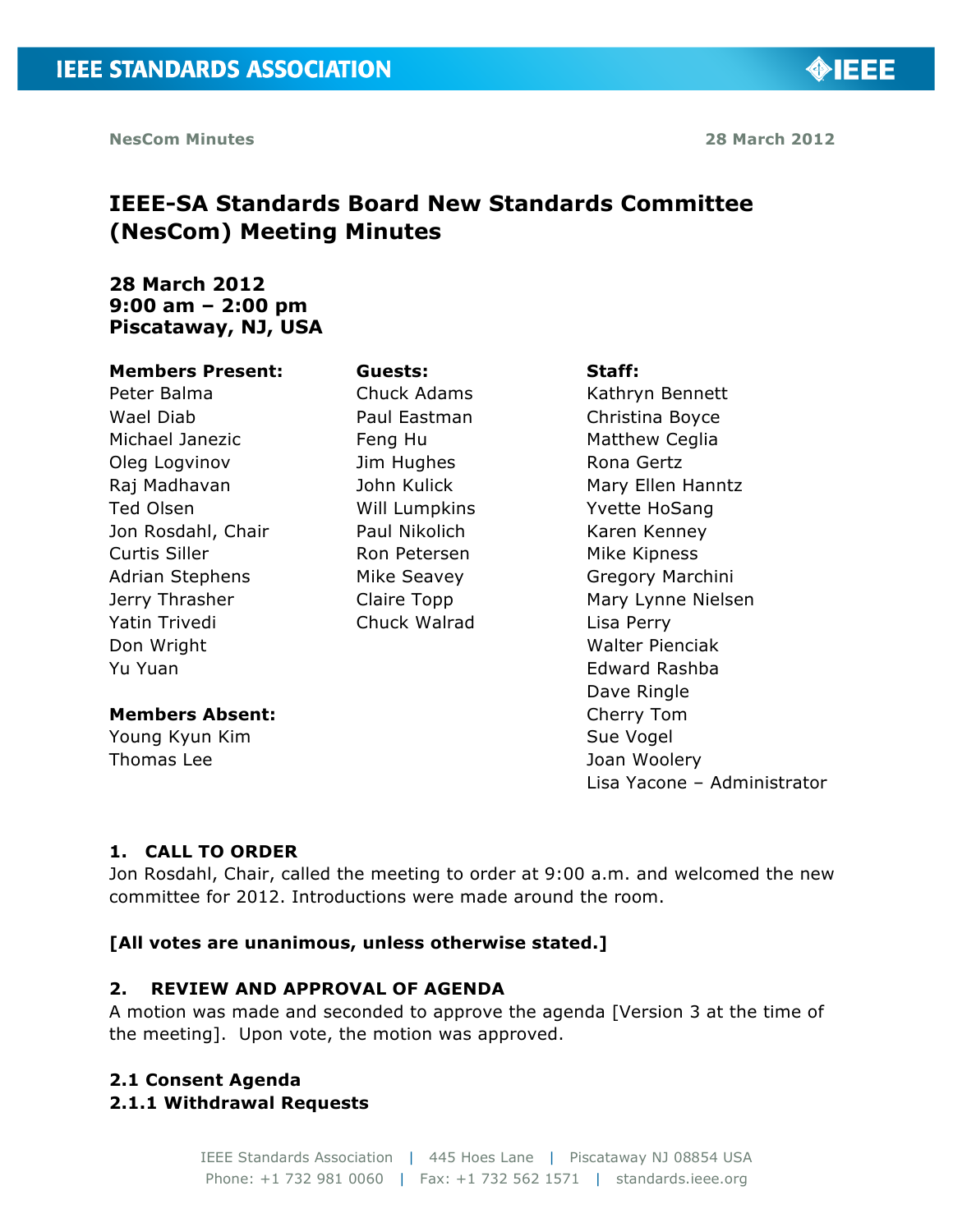#### IEEE Vehicular Technology Society/Intelligent Transportation Systems **1609.1**

Standard for Wireless Access in Vehicular Environments (WAVE) - Resource Manager

### **Recommendation: Approve PAR withdrawal**

## **2.1.2 PAR Number Change Request – P3333 to P3333.1**

Request approved as part of the consent agenda

#### **3 Approval of Minutes from the 6 December 2011 Meeting**

A motion was made, and seconded to approve the 6 December 2011 NesCom minutes. Upon vote, the motion passed.

### **4 PARs for Discussion**

### **4.1 Modified PARs**

IEEE Industry Applications Society/Petroleum & Chemical Industry

#### **P1584**

Guide for Performing Arc-Flash Hazard Calculations **Recommendation: Approve modified PAR**

IEEE Power and Energy Society/Power System Relaying

#### **PC37.98**

Standard for Seismic Qualification Testing of Protective Relays and Auxiliaries for Nuclear Facilities

**Recommendation: Approve modified PAR**

IEEE Power and Energy Society/Stationary Batteries Committee

#### **P1491**

Guide for Selection and Use of Battery Monitoring Equipment in Stationary Applications **Recommendation: Approve modified PAR**

IEEE Power and Energy Society/Substations

#### **P998**

Guide for Direct Lightning Stroke Shielding of Substations **Recommendation: Approve modified PAR** [Chair Rosdahl recused himself]

#### **P1815.1**

Standard for Exchanging Information Between Networks Implementing IEC 61850 and IEEE Std 1815 (Distributed Network Protocol - DNP3) **Recommendation: Approve modified PAR**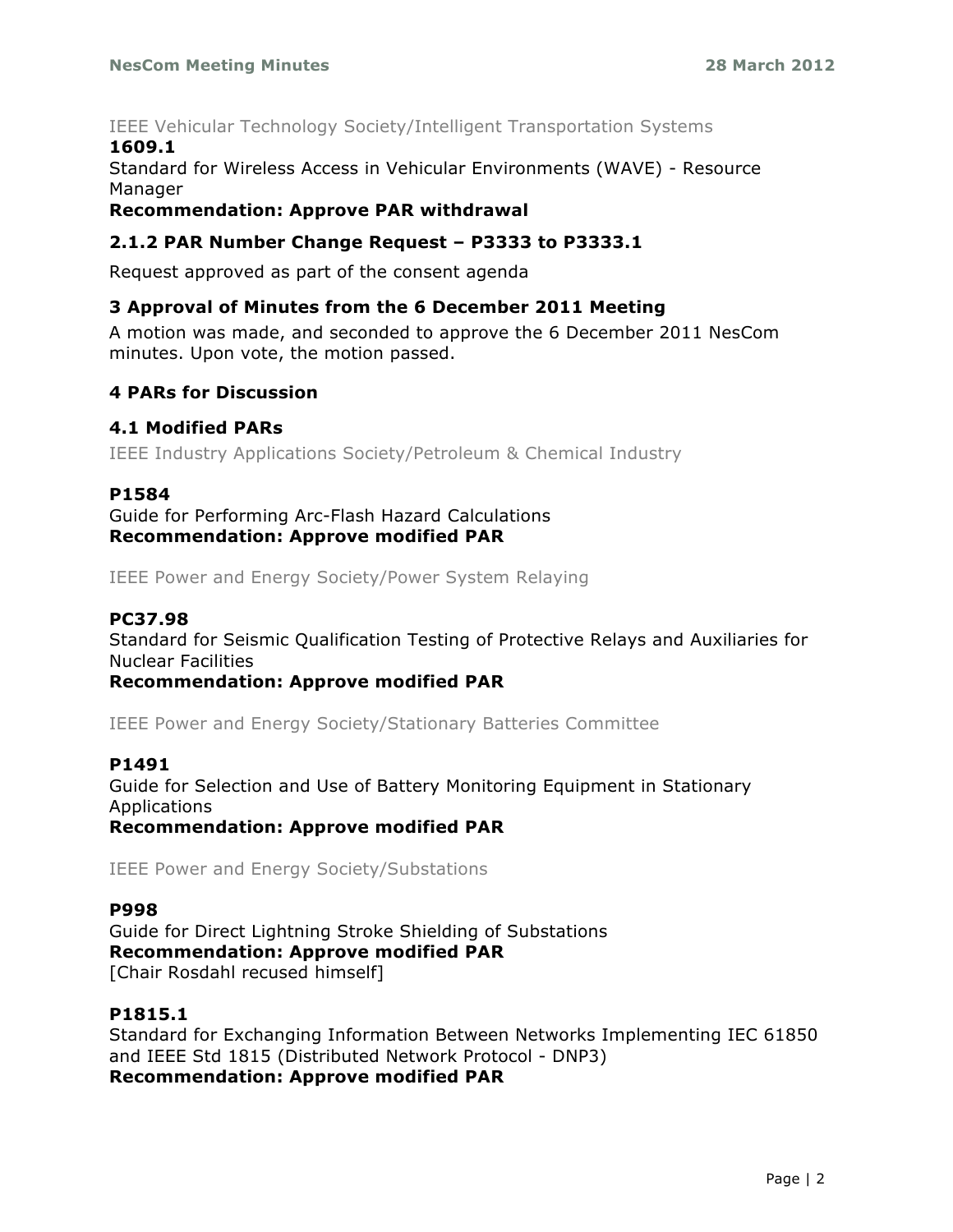## **4.2 Extension Requests**

IEEE Engineering in Medicine and Biology Society/IEEE 11073TM Standards Committee

### **P11073-10102**

Standard for Health informatics - Point-of-care medical device communication - Nomenclature - Annotated ECG

**Recommendation: Approve request for an extension until December 2012**

IEEE Industry Applications Society/Petroleum & Chemical Industry

### **P1683**

Standard for Motor Control Centers Rated Up To and Including 600 Vac or 1000 Vdc with Requirements Intended to Reduce Electrical Hazards While Performing Defined Operations.

**Recommendation: Approve request for an extension until December 2014**

IEEE Power and Energy Society/Substations

#### **P80**

Guide for Safety in AC Substation Grounding **Recommendation: Approve request for an extension until December 2013** [Chair Rosdahl recused himself]

IEEE Power Electronics Society/Standards Committee

#### **P1789**

Recommended Practices of Modulating Current in High Brightness LEDs for Mitigating Health Risks to Viewers **Recommendation: Approve request for an extension until December 2014**

IEEE Vehicular Technology Society/Rail Transportation Standards Committee

#### **P1627**

Standard for Grounding Practices for dc Electrification Overhead Contact Systems, Including Application of Lightning Arresters, for Transit Systems **Recommendation: Approve request for an extension until December 2013**

#### **4.3 New PARs**

IEEE-SA Board of Governors/Corporate Advisory Group

#### **P1858**

Standard for Camera Phone Image Quality (CPIQ) **Recommendation: Approve new PAR until December 2016**

IEEE Computer Society/LAN/MAN Standards Committee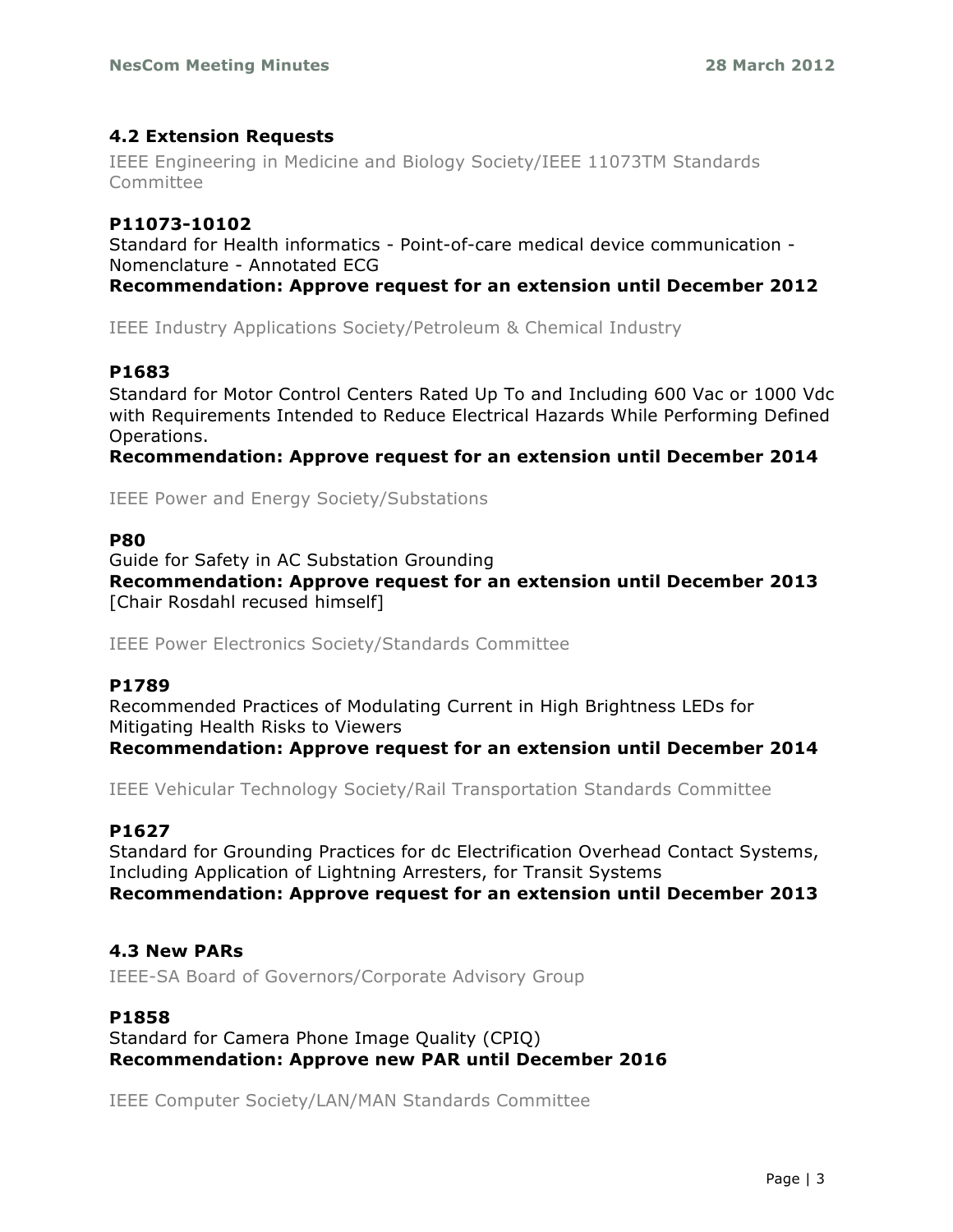#### **P802.3bk**

IEEE Standard for Information technology--Telecommunications and information exchange between systems--Local and metropolitan area networks--Specific requirements Part 3: Carrier Sense Multiple Access with Collision Detection (CSMA/CD) Access Method and Physical Layer Specifications Amendment: Physical Layer Specifications and Management Parameters for Extended Ethernet Passive Optical Networks

#### **Recommendation: Approve new PAR until December 2016**

#### **P802.15.4n**

IEEE Standard for Local and metropolitan area networks--Part 15.4: Low-Rate Wireless Personal Area Networks (LR-WPANs) Amendment: Physical Layer Utilizing Dedicated Medical Bands in China

#### **Recommendation: Approve new PAR until December 2016**

#### **P802.15.4p**

IEEE Standard for Local and metropolitan area networks--Part 15.4: Low-Rate Wireless Personal Area Networks (LR-WPANs) Amendment: Positive Train Control (PTC) System Physical Layer

### **Recommendation: Approve new PAR until December 2016**

#### **P802.15.8**

Wireless Medium Access Control (MAC) and Physical Layer (PHY) Specifications for Peer Aware Communications (PAC) **Recommendation: Approve new PAR until December 2016**

#### **P802.21d**

IEEE Standard for Local and metropolitan area networks -- Part 21: Media Independent Handover Services Amendment: Multicast Group Management **Recommendation: Approve new PAR until December 2016**

IEEE Computer Society/Standards Activities Board

#### **P1857**

Standard for Advanced Audio and Video Coding **Recommendation: Approve new PAR until December 2016**

#### **P3333.2**

Standard for Three-Dimensional Model Creation Using Unprocessed 3D Medical Data **Recommendation: Approve new PAR until December 2016**

IEEE Industry Applications Society/Technical Books Coordinating Committee

#### **P3006.5**

Recommended Practice for the Use of Probability Methods for Conducting a Reliability Analysis of Industrial and Commercial Power Systems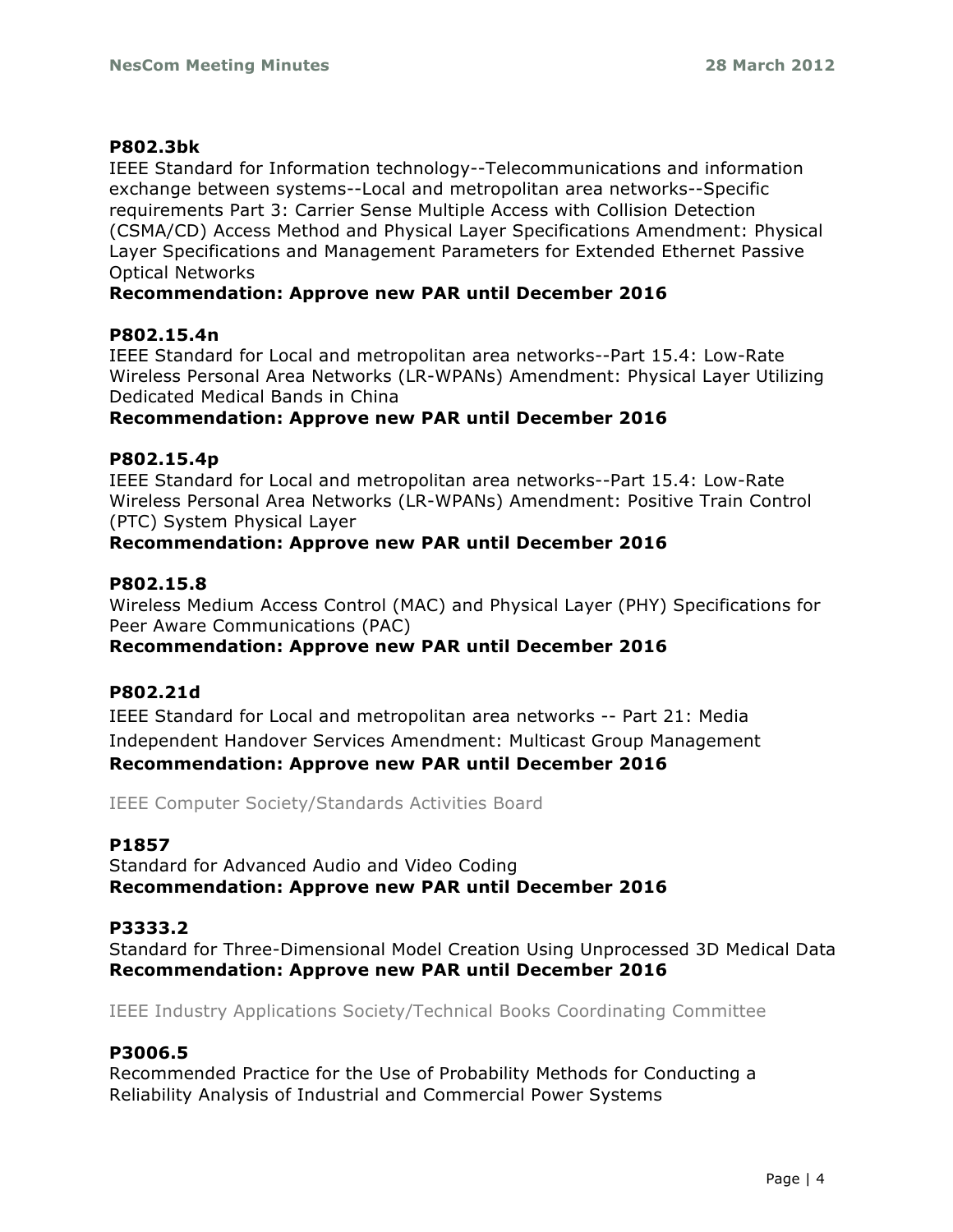#### **Recommendation: Approve new PAR until December 2016**

IEEE Power and Energy Society/Nuclear Power Engineering

#### **P1707**

Recommended Practice for the Investigation of Events at Nuclear Facilities **Recommendation: Approve new PAR until December 2016**

IEEE Power and Energy Society/Power System Relaying

#### **PC37.245**

Guide for the Application of Protective Relaying for Phase Shifting Transformers **Recommendation: Defer approval of new PAR until the June 2012 NesCom meeting so that further edits can be made to the PAR.**

IEEE Power and Energy Society/Switchgear

#### **PC37.42**

Specifications for High-Voltage (>1000 V) Distribution and Power Class Fuses, Distribution Enclosed Single-Pole Air Switches and Accessories Used with These Devices

**Recommendation: Approve new PAR until December 2016**

IEEE Reliability Society/IEEE Reliability

#### **P1856**

Standard Framework for Prognostics and Health Management of Electronic Systems **Recommendation: Approve new PAR until December 2016**

IEEE Vehicular Technology Society/Intelligent Transportation Systems

#### **P1609.6**

Standard for Wireless Access in Vehicular Environments (WAVE) - Remote Management Service

**Recommendation: Conditionally approve new PAR until December 2016 contingent upon the Working Group chair information being added to the PAR form.**

#### **4.4 PARs for the Revision of Standards**

IEEE Power and Energy Society/Insulated Conductors

#### **P1610**

Guide for the Application of Faulted Circuit Indicators on Distribution Circuits **Recommendation: Approve PAR for the revision of a standard until December 2016**

IEEE Power and Energy Society/Nuclear Power Engineering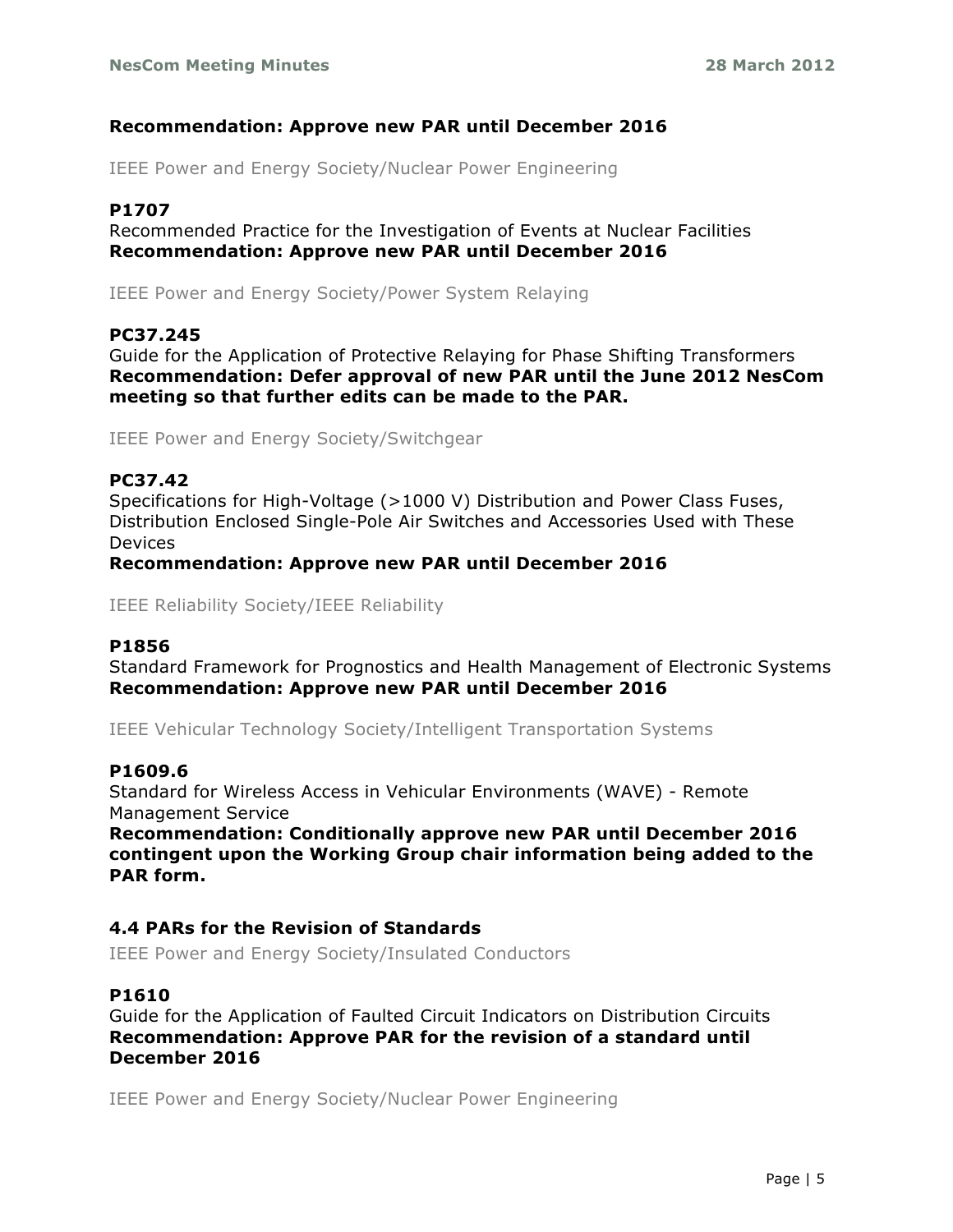#### **P352**

Guide for General Principles of Reliability Analysis of Nuclear Power Generating Station Systems and Other Nuclear Facilities

**Recommendation: Approve PAR for the revision of a standard until December 2016**

#### **P1082**

Guide for Incorporating Human Reliability Analysis into Probabilistic Risk Assessments for Nuclear Power Generating Stations and other Nuclear Facilities **Recommendation: Approve PAR for the revision of a standard until December 2016**

IEEE Power and Energy Society/Power System Relaying

### **PC37.119**

Guide for Breaker Failure Protection of Power Circuit Breakers **Recommendation: Approve PAR for the revision of a standard until December 2016**

IEEE Power and Energy Society/Stationary Batteries Committee

#### **P1189**

Guide for Selection of Batteries for Stationary Applications **Recommendation: Approve PAR for the revision of a standard until December 2016**

IEEE Power and Energy Society/Transmission and Distribution

#### **P563**

Guide on Conductor Self-Damping Measurements **Recommendation: Defer approval of PAR for the revision of a standard until the 04 May 2012 NesCom Continuous Processing telecon so that further edits can be made to the PAR.**

Peter Balma was assigned as mentor to assist with the edits.

#### **P664**

Guide for Laboratory Measurement of the Power Dissipation Characteristics of Aeolian Vibration Dampers for Single Conductors

**Recommendation: Defer approval of PAR for the revision of a standard until the 04 May 2012 NesCom Continuous Processing telecon so that further edits can be made to the PAR.**

Peter Balma will also assist with this PAR.

IEEE Power and Energy Society/Transformers

#### **PC57.93**

Guide for Installation and Maintenance of Liquid-Immersed Power Transformers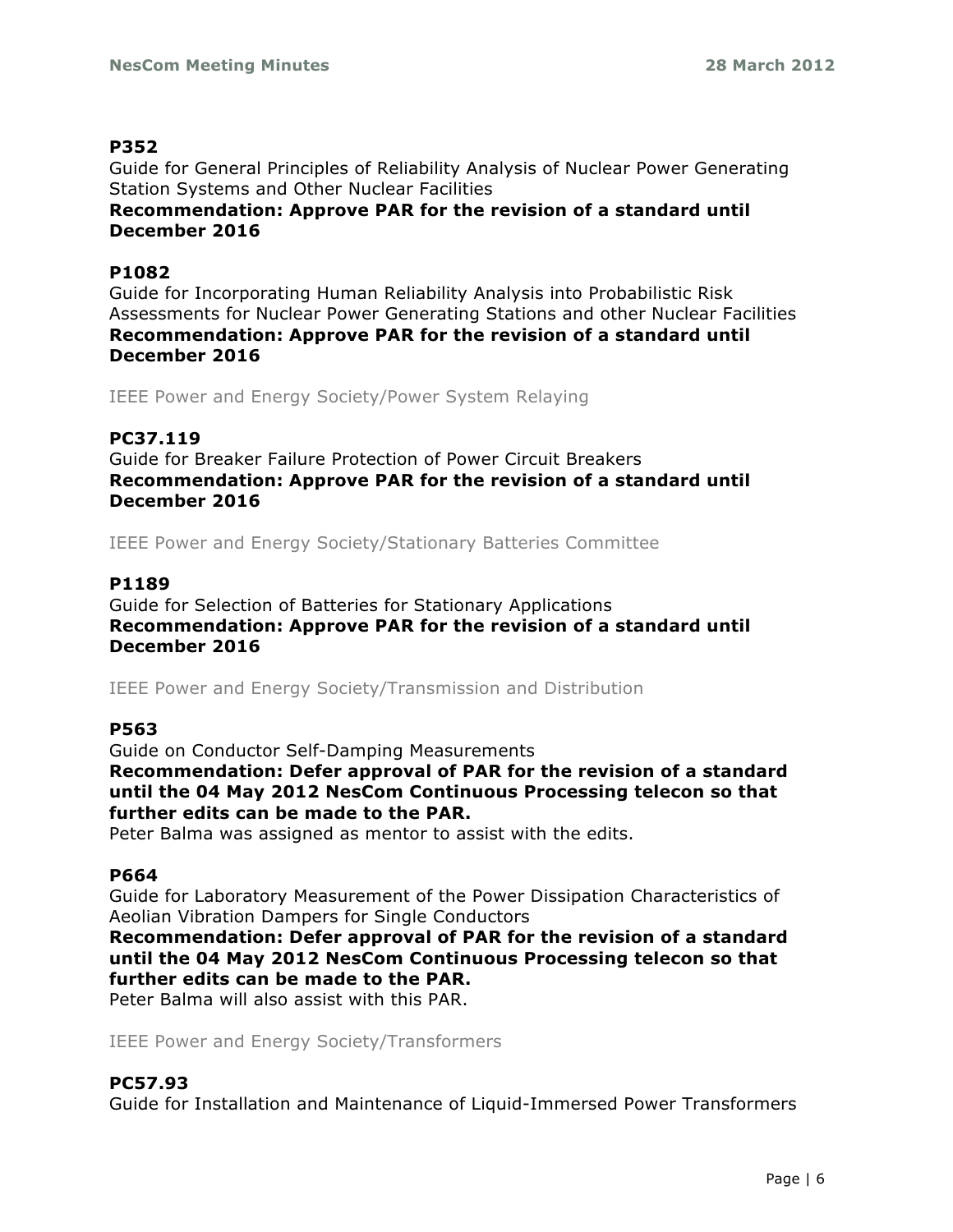#### **Recommendation: Approve PAR for the revision of a standard until December 2016**

IEEE Power Electronics Society/Standards Committee

#### **P388**

Standard for Transformers and Inductors in Electronic Power Conversion Equipment **Recommendation: Approve PAR for the revision of a standard until December 2016**

#### **P389**

Recommended Practice for Testing Transformers and Inductors for Electronics Applications

#### **Recommendation: Approve PAR for the revision of a standard until December 2016**

#### **5 Old Business**

#### **5.1 Withdrawal and Resubmittal Ad Hoc - Information - Ted Olsen**

Ted reported that the ad hoc had not conducted any meetings since he had agreed to take on the role of chair from Sam Sciacca at the January NesCom telecon. Yatin Trivedi, Peter Balma, Michael Janezic and Erin Spiewak will continue to work with Ted and report back at the June meeting.

#### **5.2 Affiliation on PAR Ad Hoc - Information - Mike Seavey**

At the December 2011 NesCom meeting, this ad hoc had been formed to follow up on a request from the Corporate Advisory Group (CAG) to consider adding an affiliation field to the PAR form. Mike gave a presentation which reviewed the scope of the ad hoc and the pros and cons of adding an affiliation field. The final recommendation from the ad hoc was to make no change to the PAR form. NesCom was in agreement with the ad hoc's finding. Chair Rosdahl thanked the ad hoc for its work. The ad hoc was then disbanded.

#### **5.3 myProject Updates - Information - Boyce/Marchini**

Greg Marchini gave a presentation which updated the NesCom members on the progress of open myProject tickets.

Upon reviewing Ticket #981 regarding the NesCom vote timestamp, it was noted that a discussion about the timestamps was held earlier in the meeting during agenda item 4. PARs for Discussion. There was debate about whether or not it was helpful having the PAR submitter see the preliminary/non-binding vote. A concern was voiced that an approve vote might send mixed signals as to whether a corresponding comment needed a response. Work on this ticket will be put on hold so that NesCom can discuss this issue further.

Greg also explained and showed screen shots of some of the upcoming changes to the PAR form and user interface. These changes are currently in development.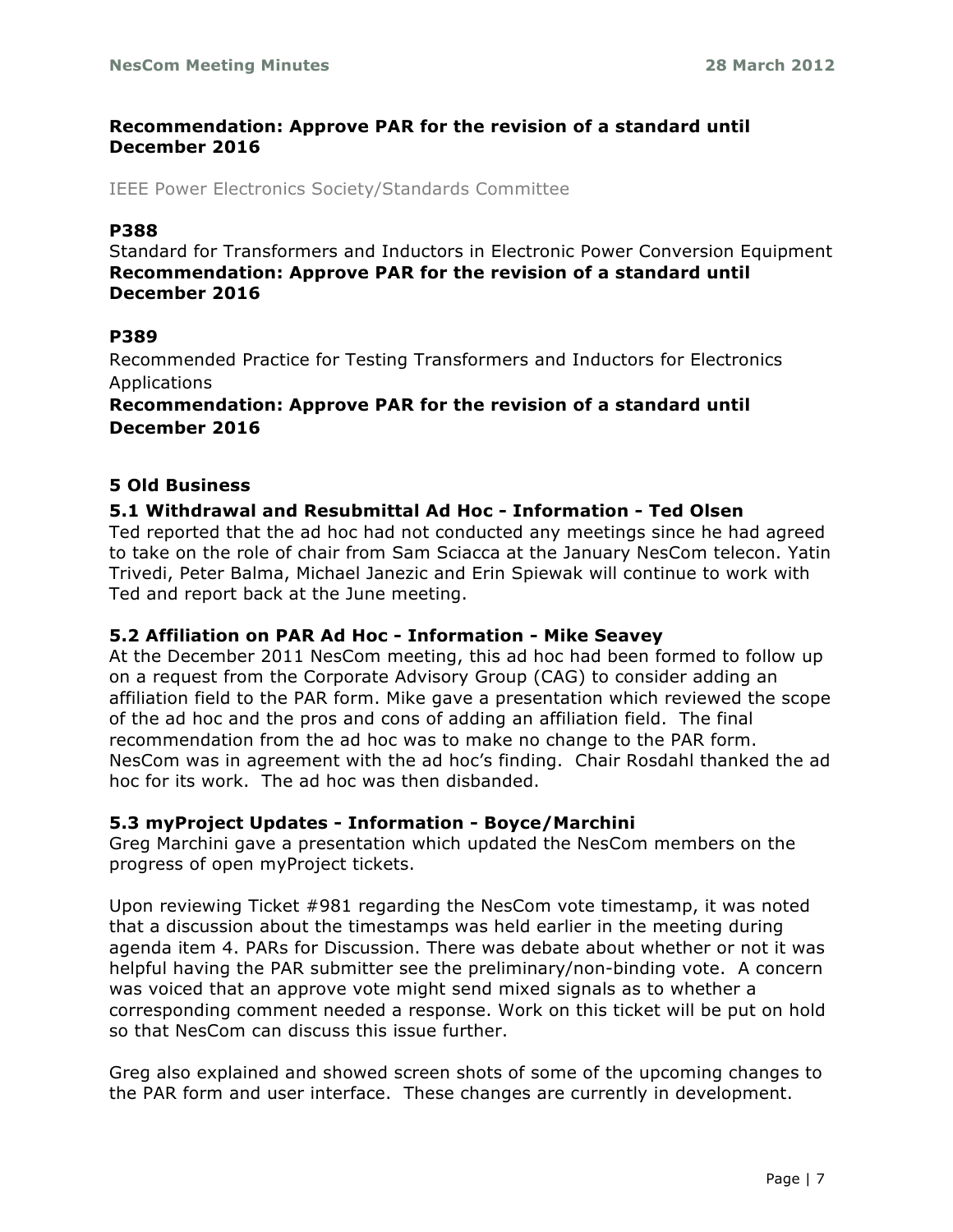One of the changes will include having some instructional text hidden from view until mouse-over. Adrian Stephens requested that the "print view" or PDF of a draft PAR form include all of the instructional text. Greg stated that this was not a part of the original ticket request but that he would see if it could be included.

## **5.4 ProCom Report - Information from Co-Sponsorship ad hoc – Wael Diab**

Wael shared a presentation from the co-sponsorship ad hoc which had been presented to ProCom and AudCom the day prior. This presentation included proposed IEEE-SASB OpMan language, proposed changes to the Sponsor P&P Baseline and an example of the proposed Joint Sponsorship Agreement (JSA). Questions arose as to where the JSA would live and what exactly NesCom would do with the information [i.e. Were they "approving" it?] It was suggested that the ad hoc might need to further discuss process as well as policy. Dave Ringle encouraged the ad hoc to consider incorporating the JSA into the PAR form process so as not to have ancillary documents. Wael thanked NesCom for their input and said that the ad hoc would continue and bring back revised documents in June. NesCom members Adrian Stephens and Oleg Logvinov were added to the ad hoc.

#### **6 New Business**

### **6.1 8 Year Rule in Regards to Extension Requests – Information – Peter Balma**

Peter gave a brief presentation reviewing the current NesCom convention regarding extension requests and posed several questions to the committee such as: When do you consider a ballot opened?, Should NesCom be more consistent in enforcing the current convention?, and How does the new reaffirmation process affect this convention? After discussion it was decided that the questions and concerns presented should be discussed in conjunction with the current Withdrawal and Resubmittal ad hoc.

### **6.2 Can a Title Be Updated in an Amendment PAR? – Information – Mike Seavey**

Mike Seavey explained that this question arose in one of his working groups. The group has a PAR for Revision for their project. While working on the draft they realized the project is more of an amendment than a revision but they did need to make a change to the title.

After some discussion, the conclusion was that an amendment addresses change in content and not front matter. The title is part of the front matter so it cannot be changed in an amendment. It was also noted that, with the new reaffirmation rule, publishing an amendment would still require a revision within the ten year time frame of the publication of the base document.

#### **6.3 Tips for New NesCom Members - Ted Olsen**

Ted gave the committee a presentation on the process he uses for reviewing PARs on each agenda.